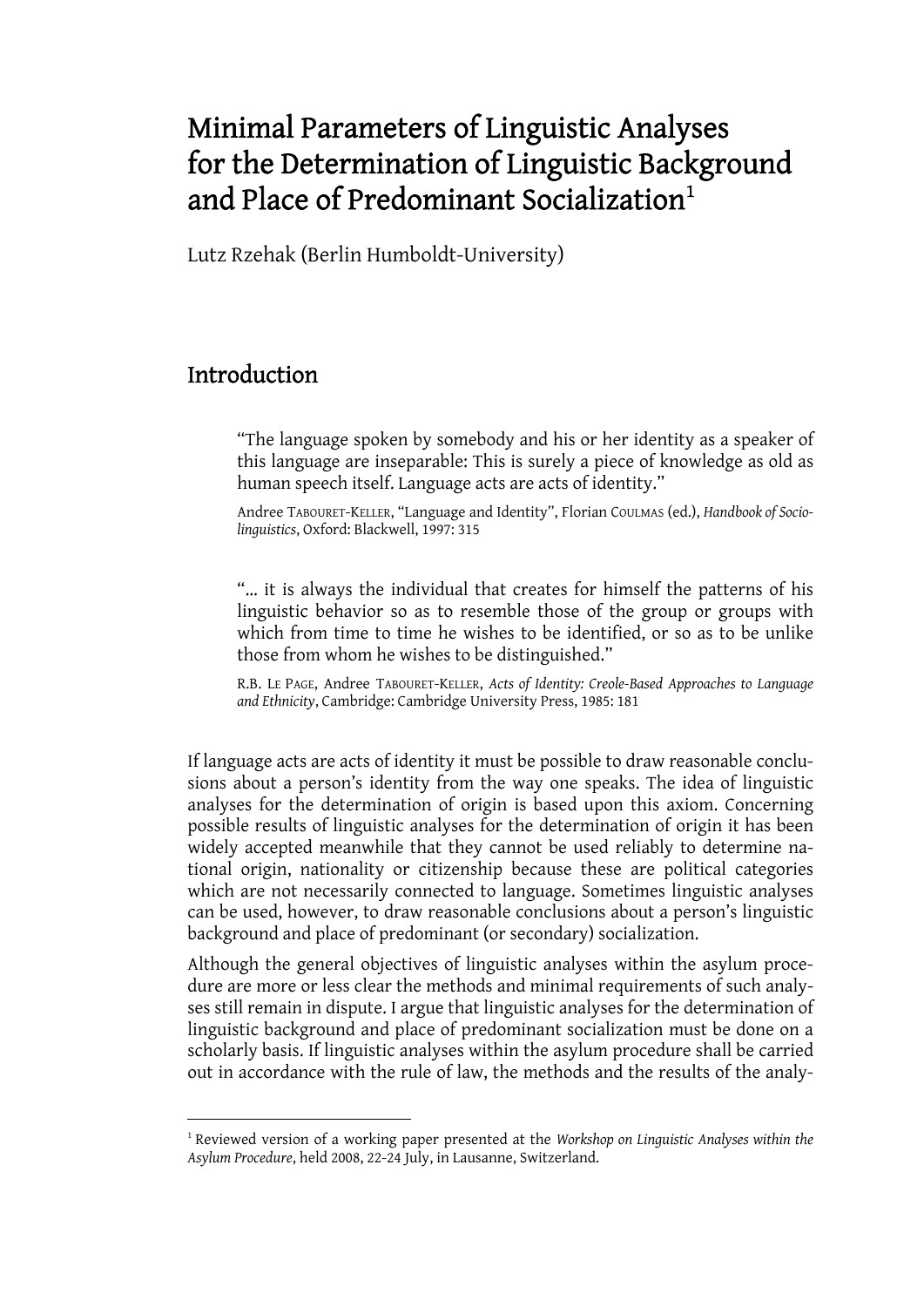ses must be *provable* and *verifiable*. This can be guaranteed only with a scientific approach. Linguistic assessment of legal relevance cannot be based upon intuition or upon some shibboleths only. A wide range of factors must be considered which can influence or characterize a person's linguistic behavior. This paper is aimed to define indispensable parameters of linguistic analyses for the determination of linguistic background and place of predominant socialization.

The linguist who is appointed for such analyses must have a good knowledge not only of the language(s) in question but of the sociolinguistic situation in the claimed region(s) of origin and/or socialization as well. It is self-evident that the expert must be able to investigate and to describe distinctive features in all basic sub-areas of language structure like phonetics, morphology, syntax, and lexicon in a scholarly way. Besides that the expert must be acquainted with dialectology, with stylistic norms and rules of pragmatics, and he or she must know basic rules and determining factors of individual linguistic behavior. Needless to say the expert's knowledge must be up-to-date and he/she must know recent changes and developments in the language(s) under investigation.

Our linguistic (including sociolinguistic) knowledge of some regions of the world might be insufficient to fulfill all parameters to be outlined here. We must acknowledge the fact that in these cases a reliable analysis is impossible and cannot be conducted.

In linguistic analyses for the determination of linguistic background and place of predominant socialization the object of investigation is not the *language*, but *language in use* or the *speech style* of a person as shown in a given communication situation (usually a recorded interview). In a wider meaning the object of investigation is *linguistic behavior*. For a responsible, provable and verifiable assessment of speech style and linguistic behavior a set of criteria must be checked in a multilateral system of several coordinates as shown below. The method of such linguistic analyses can be described rather as *calibration of a person's linguistic identity*  than as identification. In the final report all steps of the analysis must be described and all parameters of relevance must be assessed.

## 1 The Applicant's Statement

The phenomenon to be studied and checked with the help of linguistic analyses is a person's statement about his/her place(s) of origin and/or predominant socialization. As much as possible personal information should be asked during the interview which is made for the linguistic analysis. This can help the linguist to formulate a reasoned hypothesis about the supposable linguistic behavior and about distinctive linguistic features to be expected. Ideally the applicant's statement should contain information about:

- Region(s) of origin and/or socialization
- Native language and knowledge of other languages
- Biographical data (ethnic belonging, age, family background, social status, places and duration of residence and/or migration, education, occupation, religion etc.)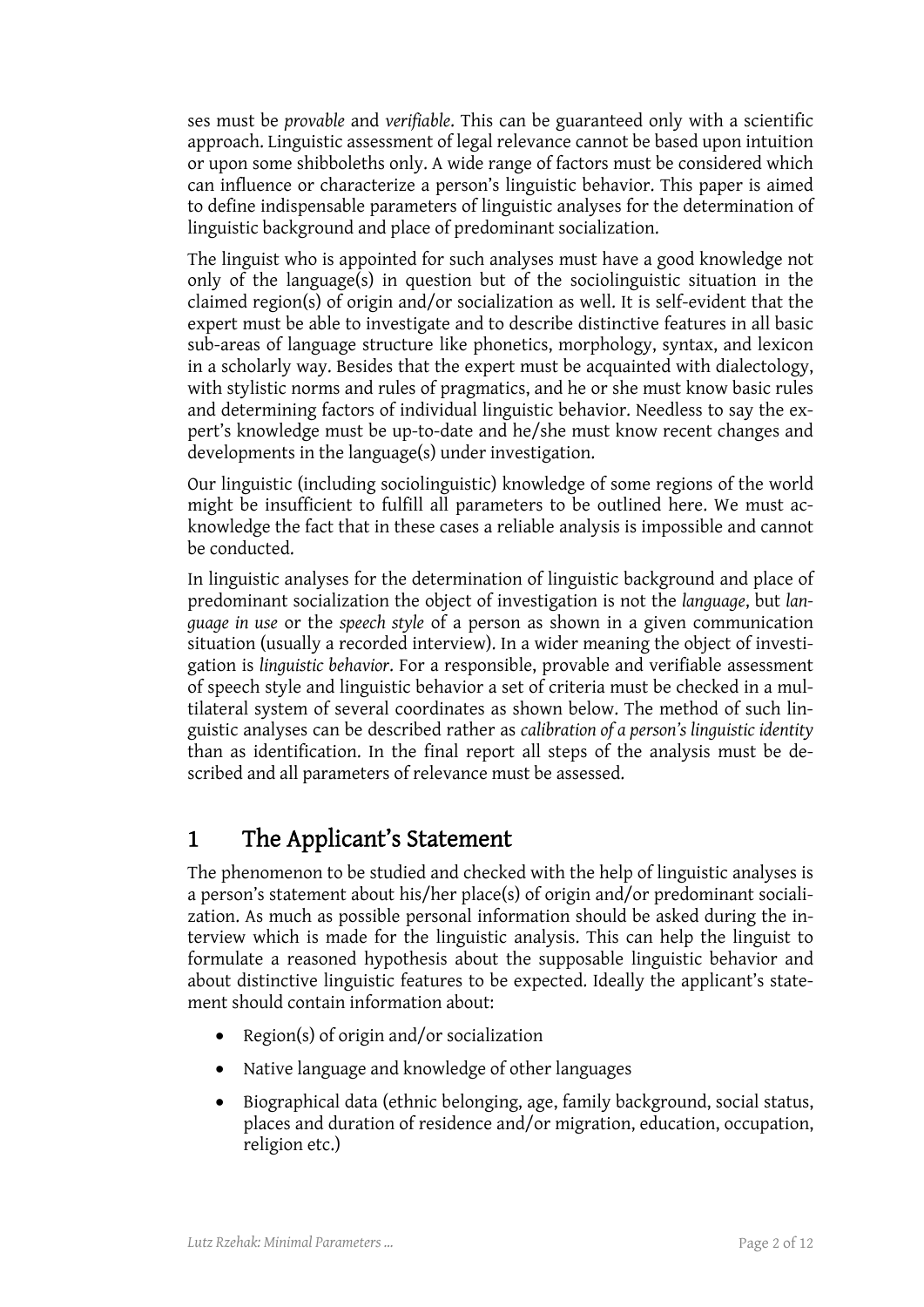All information of that kind can be asked without revealing a person's identity (name) if this is necessary for reasons of data protection.

#### In the final report all relevant personal data as presented by the applicant must be summarized.

## 2 Hypothesis

On the basis of an applicant's personal statement the linguist must frame a hypothesis regarding the expected linguistic behavior and speech style, i.e. the linguist must make a *reasoned proposal* suggesting a possible correlation between the stated origin, socialization etc. and supposable linguistic phenomena. The hypothesis must answer the question:

• What linguistic behavior, which speech style and which other linguistic features can be expected according to a speaker's statement about his/her place(s) of origin and socialization, ethnic belonging, social status, educational level, etc?

The hypothesis is based upon the linguist's knowledge of the sociolinguistic situation in the claimed region(s) of origin and/or predominant socialization.

The characterization of the sociolinguistic situation in that region(s) should not be limited to the most obvious question which language a person with the stated origin and socialization should likely speak. Other questions to be checked when formulating the hypothesis are as follows:

- Which language(s) are generally spoken in the claimed region(s) of origin and/or socialization?
- Are there distinguishable language varieties (dialects, sociolects etc.) and of which ethnic or social groups are these varieties characteristic? Which variety can be expected with regard to the applicant's statement?
- Do these languages have different norms (classical, modern literary/formal-spoken, educated colloquial, local dialects) and in which communication situations are they commonly used? Which variety would likely be used in the interview?
- Are people in the mentioned region monolingual, bilingual or multilingual? Which patterns of multilingualism are characteristic of that region?
	- o Diglossia (with a structural functional distribution of the languages/varieties involved)
	- o Ambilingualism (a clearly distinguishable functional distribution is not observed)
	- o Bipart-lingualism (more than one language can be used in a small area, but the majority of speakers are monolinguals)
	- o Code-switching
	- o Pidgins, creoles etc.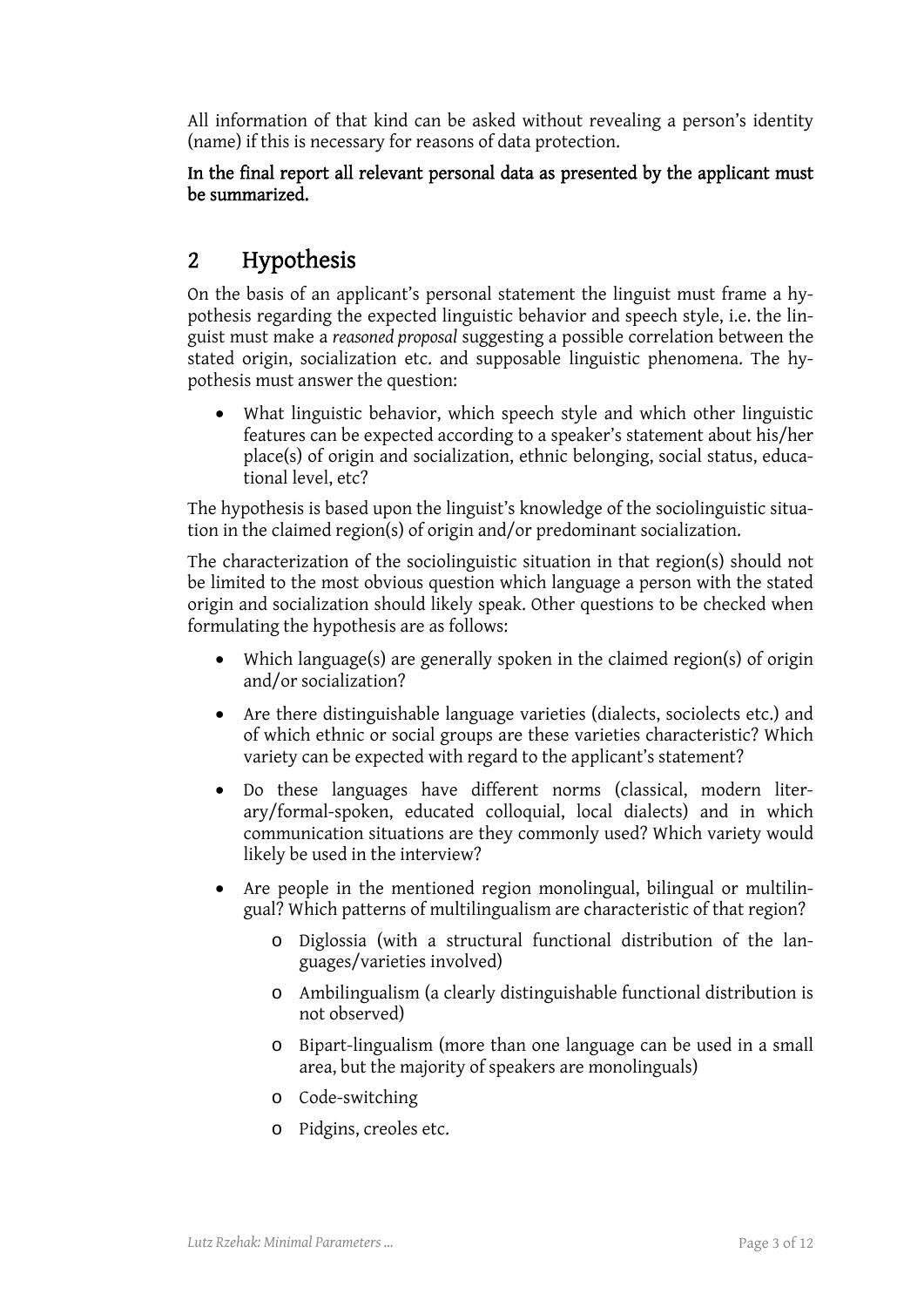In the final report the linguist must formulate a reasoned hypothesis what linguistic behavior, which speech style and which other linguistic phenomena can be expected according to a speaker's statement about his/her place(s) of origin and socialization, ethnic belonging, social status, educational level, etc. on the one hand, and according to the linguist's knowledge of the sociolinguistic situation in these region(s) on the other hand.

## 3 Verification of the Hypothesis

The hypothesis must be evaluated and verified on the basis of linguistic data as presented in the interview which was made with the applicant for the linguistic analysis. In terms of methodology the verification of the hypothesis can be described as *calibration of a person's linguistic identity*, i.e. the linguist must study the relationship between the applicant's linguistic behavior as shown in the interview and distinctive linguistic features as expected according to the hypothesis. The method of calibration of a person's linguistic identity is based upon the idea that no two speakers are identical in linguistic production and that speech community members share essentially not only the same grammar, lexicon, stylistic repertoire, and phonological inventory, but also norms for interpretation of speech and variation.<sup>[2](#page-3-0)</sup>

### 3.1 *The Interview*

### 3.1.1 Usability of Linguistic Data

The recorded interview must be assessed in general terms of quantity and quality regarding usability for linguistic analysis.

- Does the recorded interview contain sufficient linguistic material to demonstrate the applicant's linguistic behavior adequately?
	- o How long was the interview in total?
	- o How long was the speaking time of the interviewed person approximately?

In an interview with a length of 50-60 minutes on an average at least half of the total speaking time should be sufficient to assess a person's speech style and linguistic behavior. Exceptions depend on how many languages were used in the interview, what a person said and with what kind of utterances the speaking time was filled.

• Is the technical quality of the recording sufficient for a thoroughly analysis of phonetic and other features?

 $\overline{a}$ 

<span id="page-3-0"></span> $2^2$  Cf. Peter PATRICK's paper on "Sociolinguistic principles and issues of expertise in the LADO process" presented at the same *Workshop on Linguistic Analyses within the Asylum Procedure*, held 2008, 22-24 July, in Lausanne, Switzerland.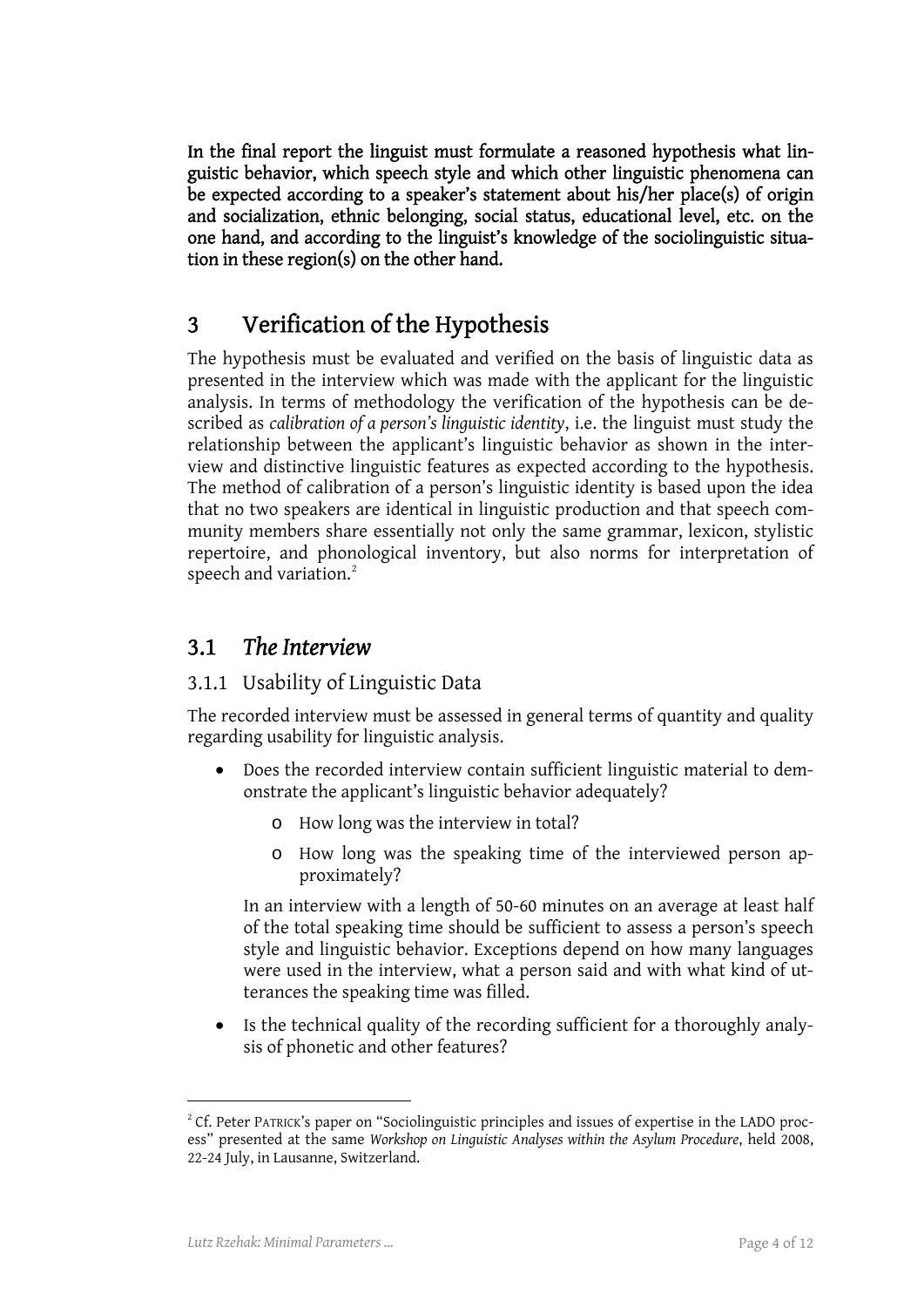The final report must contain a statement concerning the assessment of the recorded interview in terms of quantity and quality with regard to usability for the linguistic analysis.

### 3.1.2 Communication Situation Variables

Linguistic behavior depends much on surrounding conditions. Although the interviewer usually encourages the interviewee with different methods to speak in a "most natural way", the interview must be regarded as a quite specific communication situation where different factors can influence or even deform a person's linguistic behavior. For the characterization of such communication situation variables the following points and questions must be checked:

#### Language(s) and varieties

• Which language(s) and/or language varieties were used during the interview?

#### Linguistic competence

- Are both the interviewer and the interviewee native speakers of the language(s) which was/were used for conversation? If not, how is the level of linguistic competence assessed? $3^3$  $3^3$
- Were there cases of misunderstanding? If yes, how can they be explained?

#### Language accommodation

• Was the speech style, probably, influenced by the formal character of the interview?

Some languages and/or varieties may be regarded inappropriate to the formal character of the interview. Other languages may not have the necessary vocabulary to express a person's idea about a subject which was touched on during the interview. This can happen, for example, when an individual comes from a multilingual society with a structural functional distribution of the languages/varieties involved. For these and similar reasons it can happen that local dialects, colloquial norms, or creoles were not used at all during the interview although they would be the best proof of a person's linguistic background.

• Did the interviewed person adjust her/his speech style towards the speech style of the interlocutor or vice versa?

Speech acts are acts of power. We change the way we communicate when in differing communication situations. Individuals speak to their parents differently than to their peers; no one would talk the same way to his boss as he would to friends etc. The interviewer is most likely seen as a representative of state administration. For this and similar reasons a person might try to please the interviewer by adjusting his or her speech style to

 $\overline{a}$ 

<span id="page-4-0"></span> $3$  Possible factors to be considered here are described below on p. 9-10.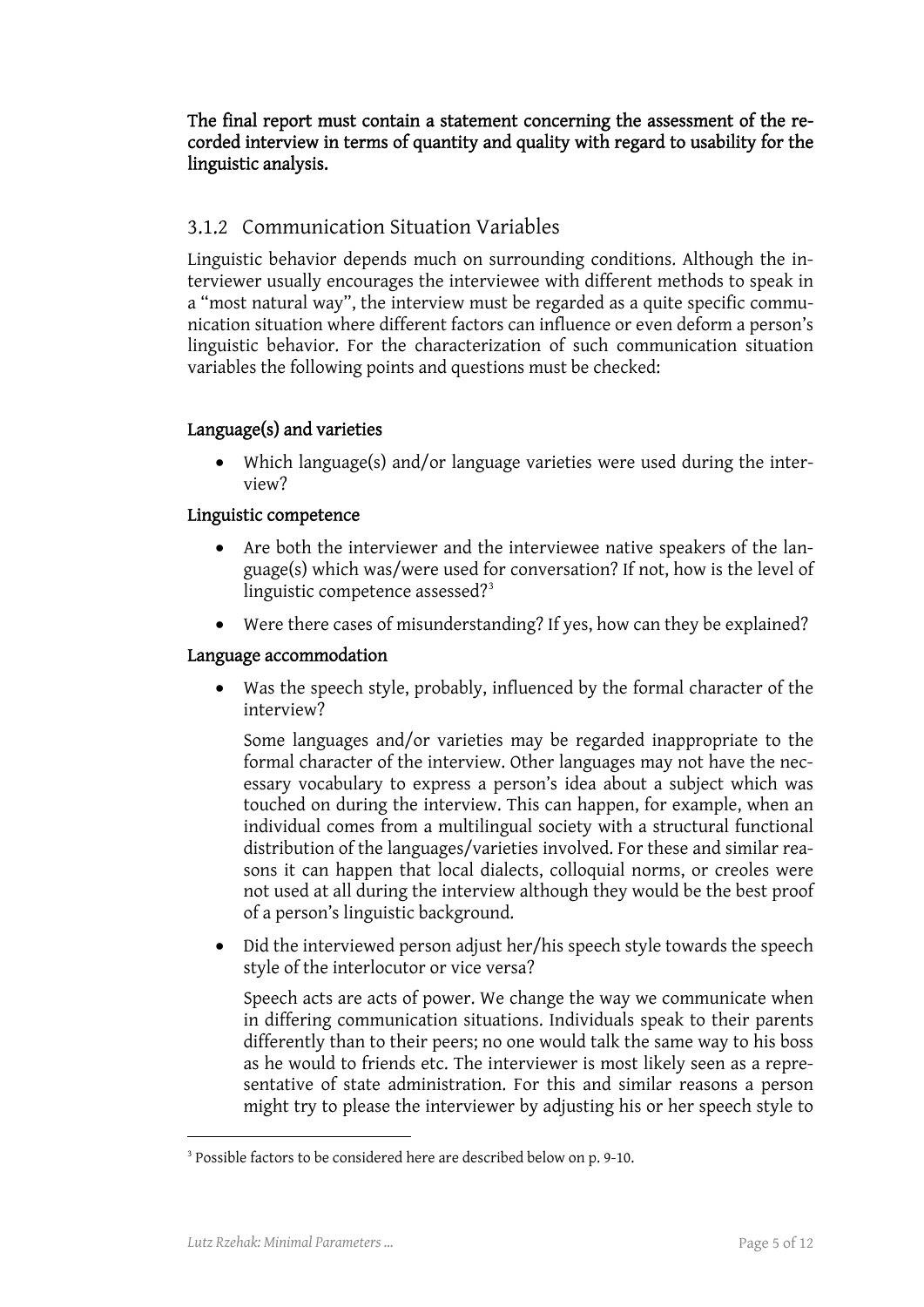that of the interlocutor. A speaker can more or less unconsciously suppress distinctive features of a language/variety which would help to draw reasonable conclusions about his/her linguistic background.

- Were there indications of feigning a false linguistic identity? Possible indications of feigning a false linguistic identity are among others:
	- o Changes in speech speed
	- o Mid-utterance pauses for thinking
	- o Other speech disfluencies
	- o Self-corrections
	- o Hypercorrections etc.

The final report must contain a statement saying which language(s)/varieties were used during the interview and how the command of these language(s)/varieties of both the interviewer and the interviewee is assessed. The final report must contain a statement concerning possible language accommodation as described above. It must be stated whether the speech style of the interviewed person is regarded as authentic or whether there were indications of feigning a false linguistic identity.

## 3.2 *Calibration of linguistic identity*

### 3.2.1 Distinctive Features of the Speech Style

An all-embracing analysis of the language(s) or language varieties as they were used in the interview is not feasible both for practical and methodological reasons. Within the scope of the objectives of the linguistic analysis the linguist must check those linguistic features which are distinctive against the background of the hypothesis about supposable linguistic phenomena. In the majority of cases such distinctive features can be found in phonetics, morphology, syntax and in the lexicon as well. Distinctive features must be characterized in terms of quantity and quality. Therefore the linguist must answer the following questions:

- Which features are characteristic or non-characteristic against the background of the hypothesis in the following sub-areas of the language system?
	- o Phonology
	- o Morphology
	- o Syntax
	- o Lexicon

It is difficult to say in general how many features in phonology, morphology, syntax and lexicon must be checked and be described in the final report. This can vary from case to case. It should be as many features as necessary for the verification of the framed hypothesis. There can be exceptions when one of these sub-areas of the language system is irrelevant for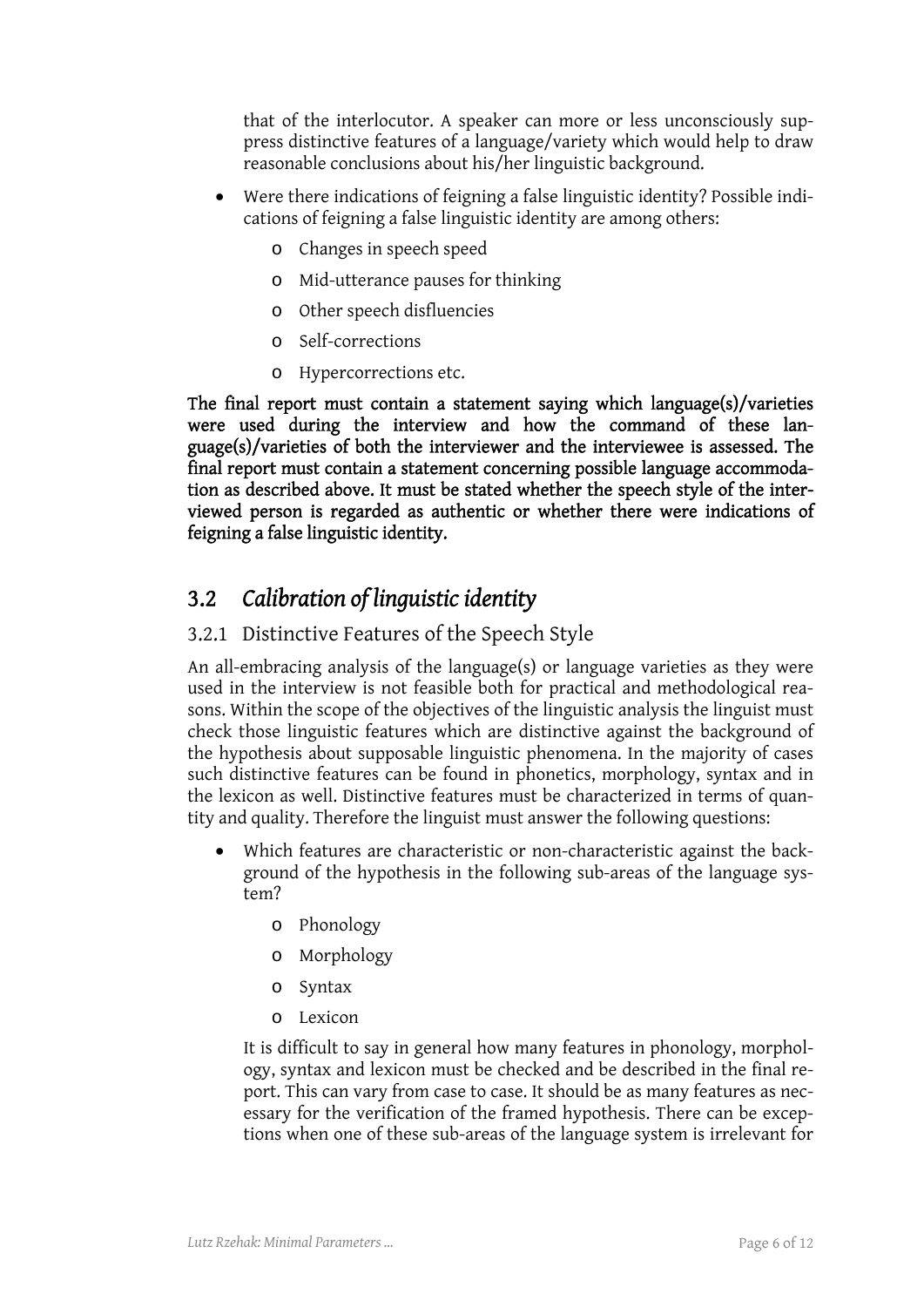the characterization of a linguistic variety or its relevance has not yet been studied and is not described in linguistic literature. In these cases more attention must be given to all other sub-areas of the language system to make the calibration of a person's linguistic identity as sound as possible.

Were these features observed in individual cases only or can they show an evident tendency in linguistic behavior?

Frequency of occurrence is an indispensable criterion for checking particular features against the background of the hypothesis. The more often a feature was observed in the linguistic behavior of a person the more significant it can usually be considered for the verification of the hypothesis. However, quantitative criteria must be checked in relation to how often a feature occurs in a language/variety in general. Sometimes, for example, a phoneme which is quite characteristic of a language/variety occurs in just a few words and can be observed, therefore, only once or twice (and sometimes never) during an interview.

• In which semantic context did these features occur?

Sometimes it is necessary to check the semantic context in which a particular feature occurred. Let's assume that in a person's speech style particular linguistic features (e.g. denotations of some realities) were observed which are non-characteristic of the language in the claimed region of origin, but characteristic of the language in a neighboring region. Let's assume also that this person had migrated to this neighboring region for a while and that these linguistic features occurred only when this person was talking about this migration but never when talking about the claimed region of origin. In this case these linguistic features are invalid arguments to doubt the claimed region of origin. On the other side, a person who is feigning a false linguistic identity can be caught on the mistake of using words, expressions, or more sophisticated linguistic forms in an appropriate context etc.

Are these group-exclusive or group-preferential features?

The linguist must be aware of the fact that in some cases certain linguistic features are unlikely but not impossible against the background of the hypothesis. Group-exclusive forms may be taken for granted in one variety while they are quite obtrusive from speakers of other varieties. Grouppreferential forms are distributed across different varieties, but members of one group are more likely to use the form than members of another group. In social interaction both group-exclusive and group-preferential forms may gain in symbolic significance in identifying people from a given local or social group. Corresponding stereotypes of particular regional and ethnic dialects are often caricatures and do not necessarily correspond to the actual use of the form by speakers from the particular speech community.

In the final report the linguist must describe which phonetic, morphological, syntactical, and lexical features of the speaker's speech style are characteristic or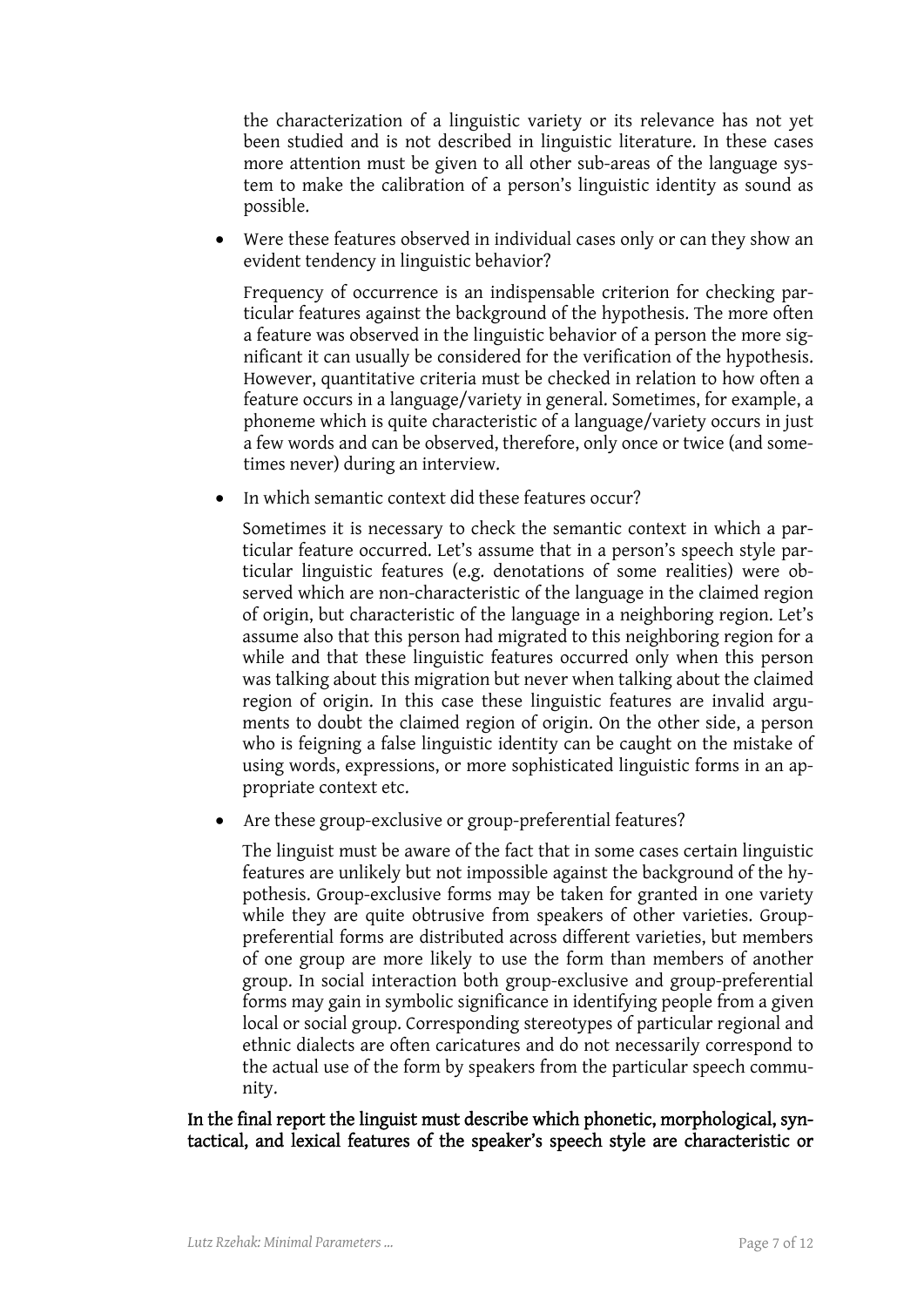non-characteristic against the background of the hypothesis. It is insufficient to list these features only. The linguist must characterize them in terms of quantity and quality as well in order to demonstrate which features show an evident tendency in linguistic behavior and which features can be taken for granted or are likely to be used in a particular variety.

### 3.2.2 Complementing Features of the Speech Style

In some cases it is useful or even necessary to keep an eye on other linguistic features as well. Here along with the stylistic repertoire and conversational features, the wide field of pragmatics can be quite significant. Pragmatics describes generally the forces in play for a given utterance and includes the study of power, gender, identity, and their interactions with individual speech acts. Pragmatics is regarded as one of the most challenging aspects for language learners to grasp. Rule-consistent or rule-inconsistent behavior in the field of pragmatics is a serious indication of a person's linguistic background and identity therefore. Unfortunately, with regard to most languages in question, pragmatics has not yet been studied and described to the same extent as phonology, morphology, syntax, or lexicon. Complementing features of that kind cannot be described in detail here because linguistic approaches in the field of pragmatics differ from language to language and from cultural background to cultural background to a high degree.

Even in those cases where a person's linguistic identity can be calibrated quite clearly on the basis of distinctive features in the sub-areas of phonology, morphology, syntax, and lexicon, checking pragmatics, the stylistic repertoire, and conversational features against the background of a speaker's claimed educational level and social status, can help to enhance the calibration of a person's linguistic identity and can make the final conclusions more credible. In the majority of cases the study of pragmatics and conversational features could at least be focused on the following questions:

- Do the usage of idiomatic expressions, filling (or nonsense) words, interjections, colloquial expressions, or religious formula and the stylistic repertoire correspond to the linguistic background, educational level and social status the speaker must have according to his/her biographical information?
- Were any other distinctive features and/or conversational irregularities observed in a person's speech style?

In the final report complementing features of the speech style like ruleconsistent or rule-inconsistent behavior in relation to pragmatics and stylistics, conversational features, and possible irregularities in the speech style must be characterized against the background of the hypothesis and in relation to the speaker's statement about his/her region(s) of origin and/or predominant socialization, educational level and social background.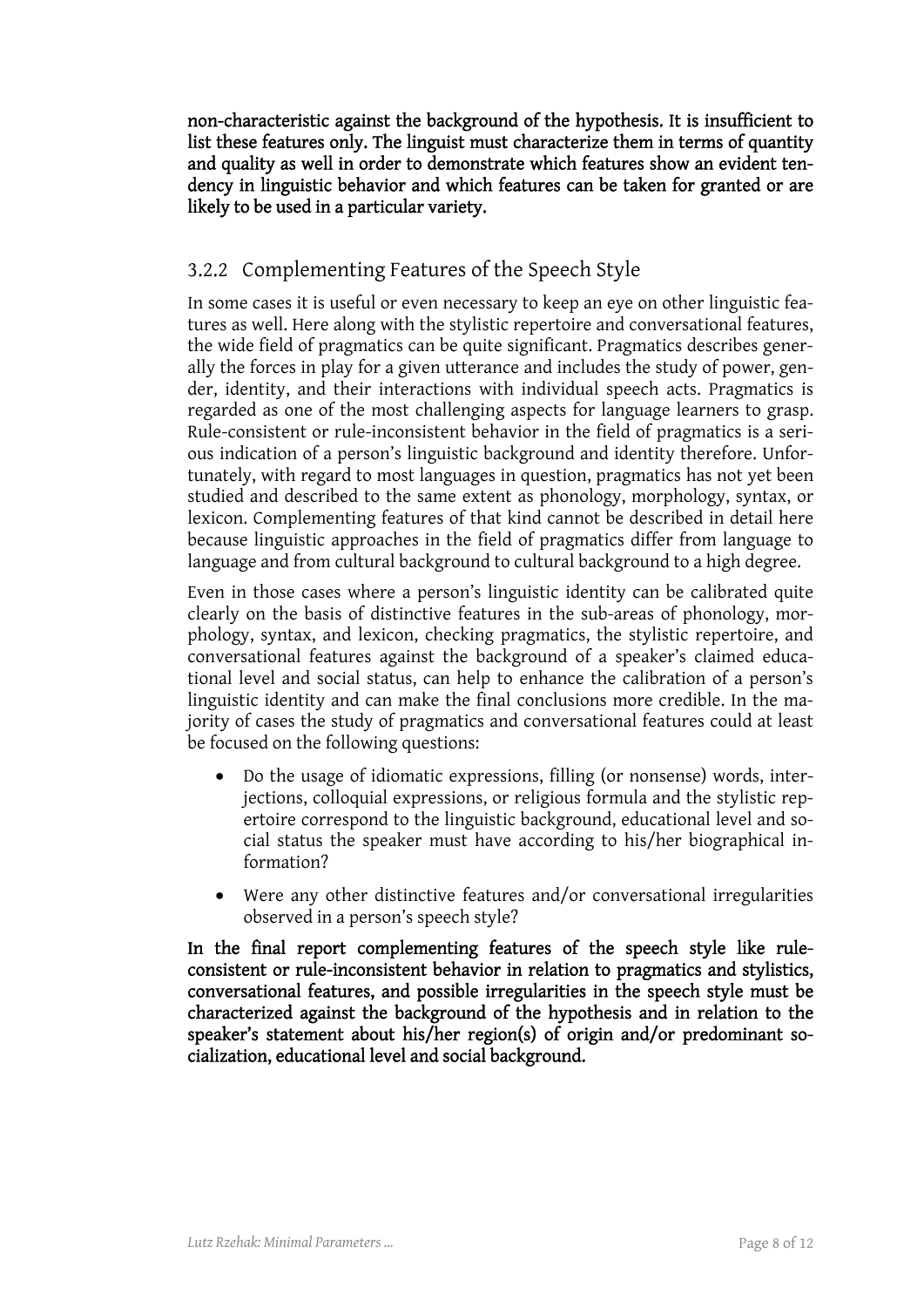### 3.2.3 Temporal Features of the Speech Style

For the calibration of a person's linguistic identity it is necessary to take into consideration the time when a person left the speech community which he/she claims to belong to. Therefore the linguist must answer the following questions as well:

- Are there any indications that the speaker really left the mentioned region(s) of origin or socialization at the time she or he stated?
	- o Did the speaker use or know the names of institutions, technical innovations etc. which had appeared only recently before that time?
	- o Did the speaker use buzzwords or other ephemeral lexical items which would be characteristic of a certain period of time?

#### The final report must contain a statement whether there were any indications that the speaker really left the claimed region(s) of origin and/or predominant socialization at the time she/he stated.

### 3.2.4 Phenomena of Multilingualism and Language Contact

Multilingual speakers outnumber monolingual speakers in the world's population. Accordingly linguistic identity of most individuals is formed by more than one language. Multilingualism often follows more or less traceable and describable patterns which are typical of a particular region. The term multilingualism can refer to an occurrence regarding either a community of speakers where two or more languages are used or an individual speaker who uses two or more languages. Not all members of a multilingual community are necessarily multilingual; and there are different types of bi- or multilingual persons.

Features related to multilingualism and language contact must be checked against the background of the hypothesis in order to calibrate a person's linguistic identity thoroughly. Here among others the following questions must be answered:

- Is the speaker mono-, bi- or multilingual?
- If bilingual is the speaker compound, coordinate, subordinate bilingual, or something else between these types?

Compound bilinguals are fluent in both languages and for them words and phrases in both languages are in the same concepts. For coordinate bilinguals one language is more dominant than the other. The sub-group of sub-ordinate bilinguals is typical of beginning second language learners. In reality it is often difficult to assign a speaker clearly to one of these types. A qualitative characterization of a bi- or multilingual person's language command and linguistic behavior should rather be given therefore.

• Which language is the first-language ("mother tongue")?

In some cases a person's first-language can be a local dialect or a creole language which is recognized neither *de jure* nor *de facto*. Assessment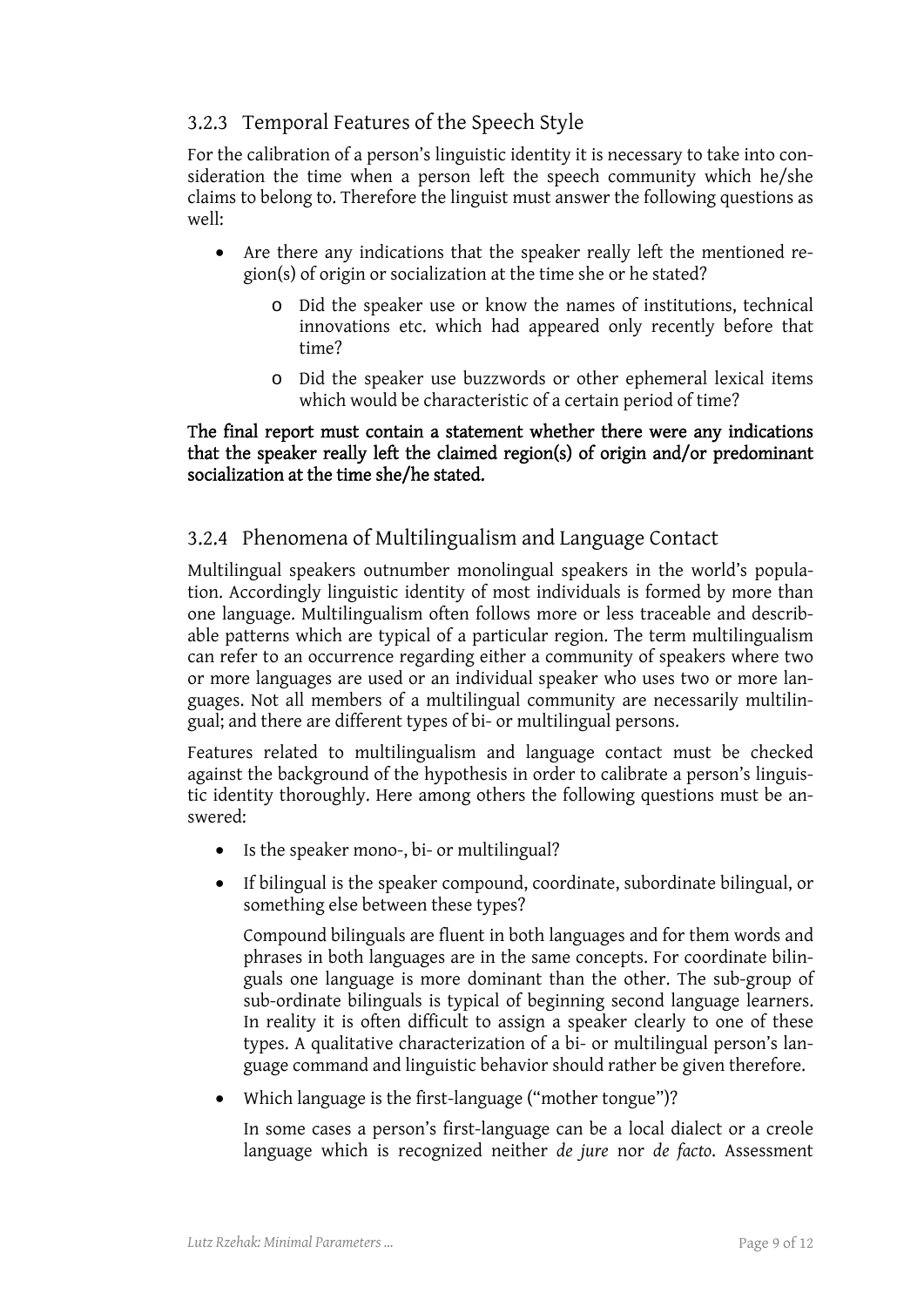should not be based upon a bureaucratic nomenclature of recognized languages and their official names therefore, but rather on the speaker's own statement and the linguist's observation of language competence and linguistic behavior. A language which a person calls "mother tongue" must not necessarily be identical to this person's first-language, i.e. to the language which he/she speaks best and which is used in most communication situations because it is more suitable to fulfill most communication requirements. Sometimes a speech community uses a creole language which has not yet created a name of its own and which would hardly be named as "mother tongue" therefore.

• How can the speaker's command of the other language(s) be characterized?

Together with descriptive assessments like "He/she is fluent", "He/she speaks without any accent" convenient criteria among others can be the range of the vocabulary used by a speaker, and the usage of ruleconsistent or rule-inconsistent grammatical forms. Sometimes it can be assessed whether a language was learned in everyday communication mainly whether it was learned more or less theoretically at school etc.

Were cases of code-switching or phenomena like pidgins and creoles observed?

Code-switching ('swapping' between languages) as well as pidgins and creoles, are very typical phenomena in multilingual societies. In the interview cases of code-switching can most likely be expected when the interviewer belongs to the same speech community as the interviewee and when both have more or less equal command of all languages/varieties in question. Pidgins and Creoles follow own rules and can be expected only if both the interviewer and the interviewee know the norms of their usage. A person who is used to code-switching or a person who usually speaks a creole language may have difficulties to express his/her ideas only in one of the languages involved if the interviewer does not have sufficient knowledge of all codes in questions, i.e. if the interviewer knows only one of the languages/varieties which are usually used simultaneously or interchangeably within a speech community.

• Which linguistic features can be interpreted as influence of other languages on the speech style?

Often even monolingual individuals show features of linguistic interference which can be interpreted as influence of other languages on their speech style. Cases of linguistic interference can happen when a person grew up or lived in a multilingual society or when a person due to migration(s) lived in a foreign speech community for a while, etc. The whole range of code-copying (influence on phonetics, any sort of borrowings, etc.) can be checked in that regard.

In the final report all features concerning bi- or multilingualism and language contact must be characterized in relation to biographical information and to the sociolinguistic knowledge of the claimed region(s) of origin and/or predominant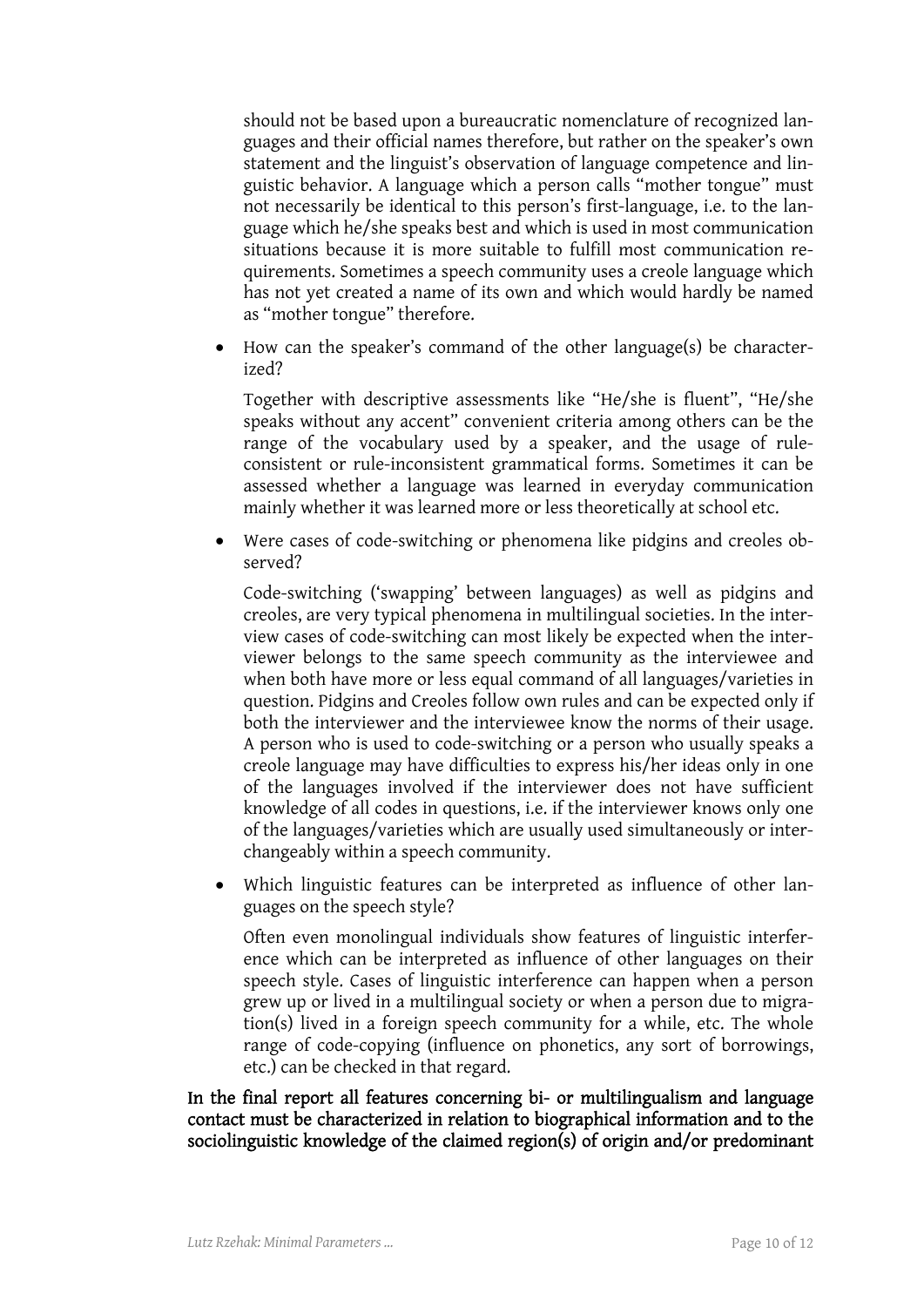socialization, i.e. against the background of the framed hypothesis about supposed linguistic phenomena.

## 4 Final Conclusions

On the basis of all features and parameters in speech style and linguistic behavior which were checked for the calibration of a person's linguistic identity, the linguist must draw final conclusions in relation to the framed hypothesis. Final conclusions cannot be drawn on the basis of selective features only even if they are regarded a shibboleth of a particular language/variety. Ideally final conclusions are based on the ensemble of all checked features and parameters.

Questions concerning the speech community which a speaker can be assigned to and questions concerning the probable region(s) of origin and/or predominant socialization must be answered separately because both answers are not necessarily connected to each other.

Questions to be answered in order to formulate final conclusions are as follows:

- Was the hypothesis about the supposed linguistic competence, speech style, and linguistic behavior confirmed or disproved?
	- o Can the speaker generally be assigned to the supposed speech community?
	- o If not which speech community can the speaker be assigned to or how can the speaker's linguistic identity be characterized?
	- o Are there any linguistic indications of longer stays outside that speech community?
	- o Do speech style and linguistic behavior correspond to the stated social status and level of education?
- Which conclusions can be drawn about the probable region(s) of origin and/or primary/secondary socialization?
- Are there evident sources of trouble or error? If yes they must be mentioned in the report.

In the final report the linguist must draw final conclusions concerning the relationship between the applicant's speech style and linguistic behavior as shown in the interview, and distinctive linguistic features as expected according to the hypothesis. Ideally final conclusions are based on the ensemble of all checked features and parameters. Conclusions concerning linguistic identity and conclusions concerning the probable region of predominant (and secondary) socialization must be drawn separately.

## Closing Words

Within the asylum procedure it seems impossible to prove afterwards whether the result of an analysis indicates a speaker's real linguistic background and place of predominant socialization. The only way to examine the probable accuracy of